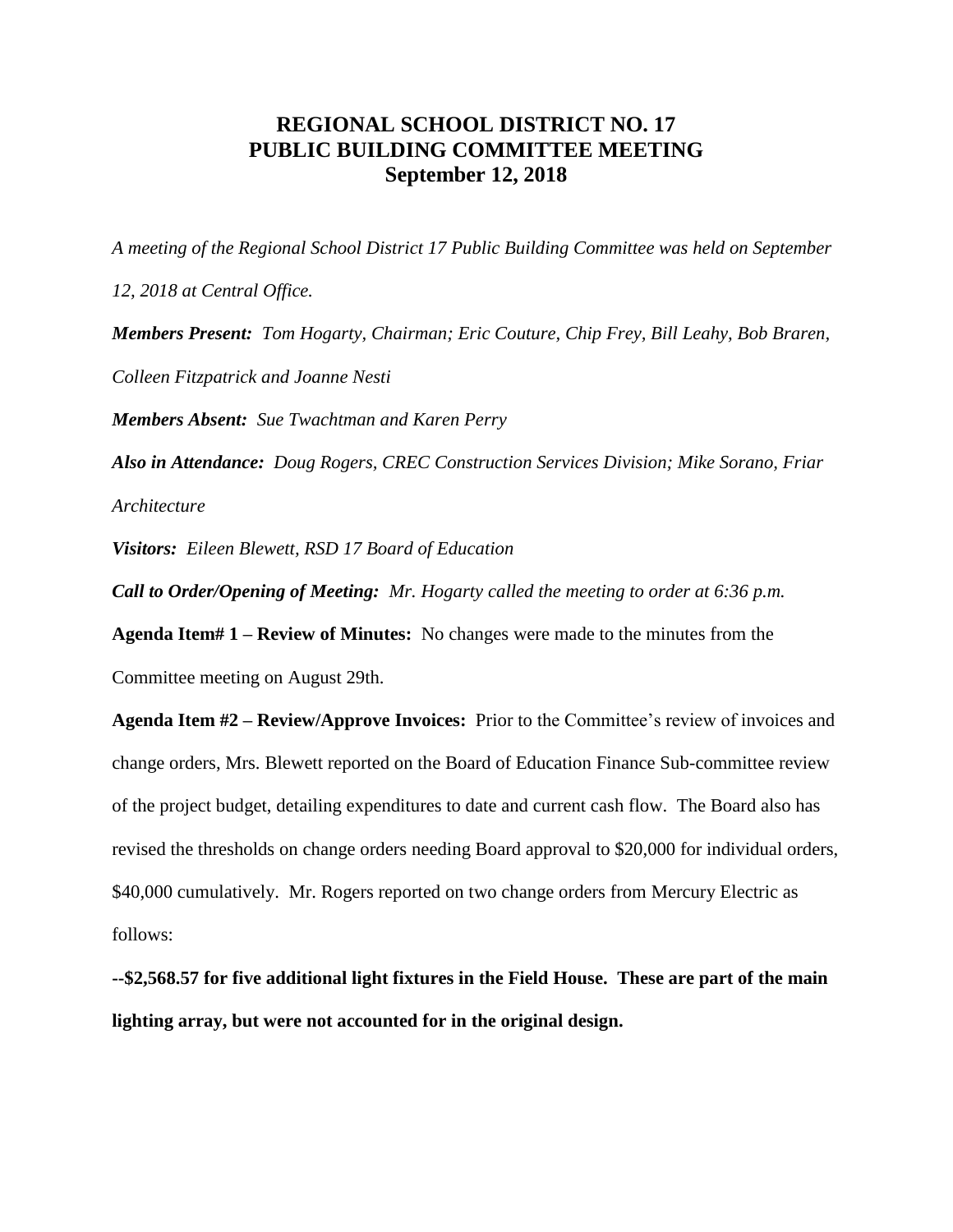**---\$1,146.13 for eight additional LED bulbs for the Auditorium. These are house**

**lights/work lights over the backstage area. They were not accounted for in the original design.**

Consensus of the Committee is to approve the change orders as presented.

Mr. Rogers presented several invoices, as follows:

---\$37,745.74 to BCI for installation of Auditorium carpeting.

---\$11,220 to BCI for installation of new sound desk in Auditorium.

Consensus of the Committee is to approve payment.

---\$192,257.00 to BCI to installation of new seating in Auditorium.

---\$236,949.54 to Mercury Electric, partial payment number two on interior/exterior lighting project.

Consensus of the Committee is to approve payment, pending review by the Board of Education at its meeting on September  $18<sup>th</sup>$ .

**Agenda Item #3 – Photovoltaic Project:** This item was moved down in the agenda.

**Agenda Item #4 – Boiler Project:** Mr. Rogers reported that all six boilers are in and are being installed. Two flues are connected and complete, and valve replacement work is underway. Four new expansion tanks have been installed, as has the fourth domestic water heater. Mr. Rogers presented an updated timeline showing completion of the Boiler Project now projected for October 10, 2018.

**Agenda Item #5 – Lighting Project:** 20 interior lights are still to be installed, as are a number of exterior lights around the perimeter of the building. As discussed earlier, two change orders were presented for lights in both the Field House and Auditorium that were not factored into original designs. Media Center, Central Office gym and stage lighting have all been installed.